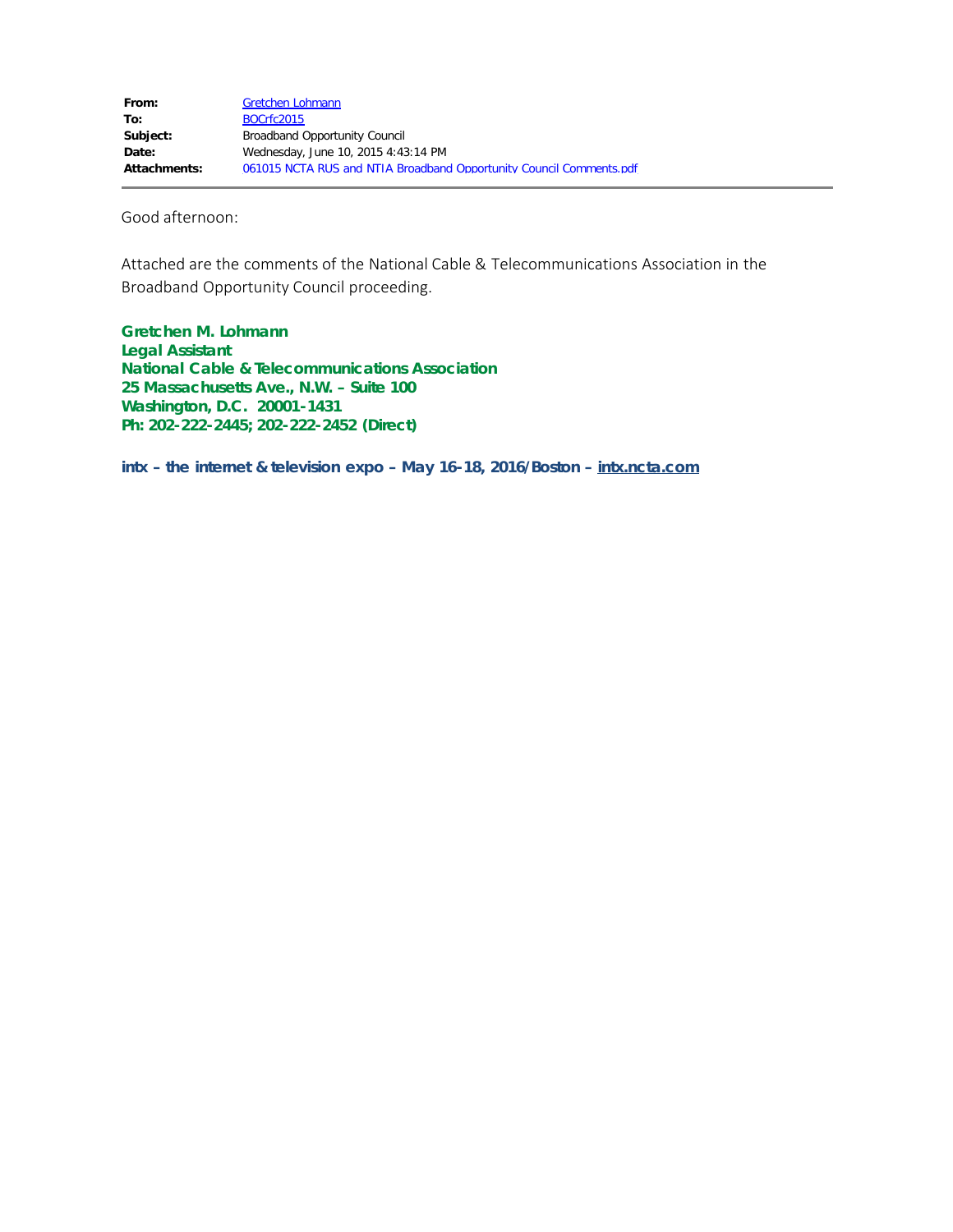# **Before the Rural Utilities Service DEPARTMENT OF AGRICULTURE Washington, D.C. 20036 and National Telecommunications and Information Administration DEPARTMENT OF COMMERCE Washington, D.C. 20230**

| In the Matter of                     |  |
|--------------------------------------|--|
|                                      |  |
| <b>Broadband Opportunity Council</b> |  |
| Notice and Request for Comment       |  |

 $\overline{a}$ 

) Docket No. 1540414365-5365-01  $N = RIN 0660-XC019$ 

# **COMMENTS OF THE NATIONAL CABLE & TELECOMMUNICATIONS ASSOCIATION**

The National Cable & Telecommunications Association (NCTA) applauds the President's creation of the Broadband Opportunity Council (Council) and welcomes this opportunity to provide comment on steps government agencies can take to eliminate barriers to the deployment and adoption of broadband throughout the nation.<sup>1</sup> Since 1996 the U.S. cable industry has invested more than \$230 billion in infrastructure, making high-speed broadband available to 93 percent of the nation's households. Cable operators also continue to provide Americans with faster and faster broadband speeds, including doubling the fastest available broadband speeds every year, on average. And cable operators have deployed hundreds of thousands of Wi-Fi hotspots, increasing the availability of mobile broadband as well. Many of NCTA's cable operator members also have taken a leading role in providing affordable broadband services to low-income Americans, including Bright House Networks, Cox Communications, Eagle Communications, Mediacom, and Suddenlink through

<sup>1</sup> Broadband Opportunity Council Notice and Request for Comment, 80 Fed. Reg. 23785 (Apr. 29, 2015) (Request for Comment).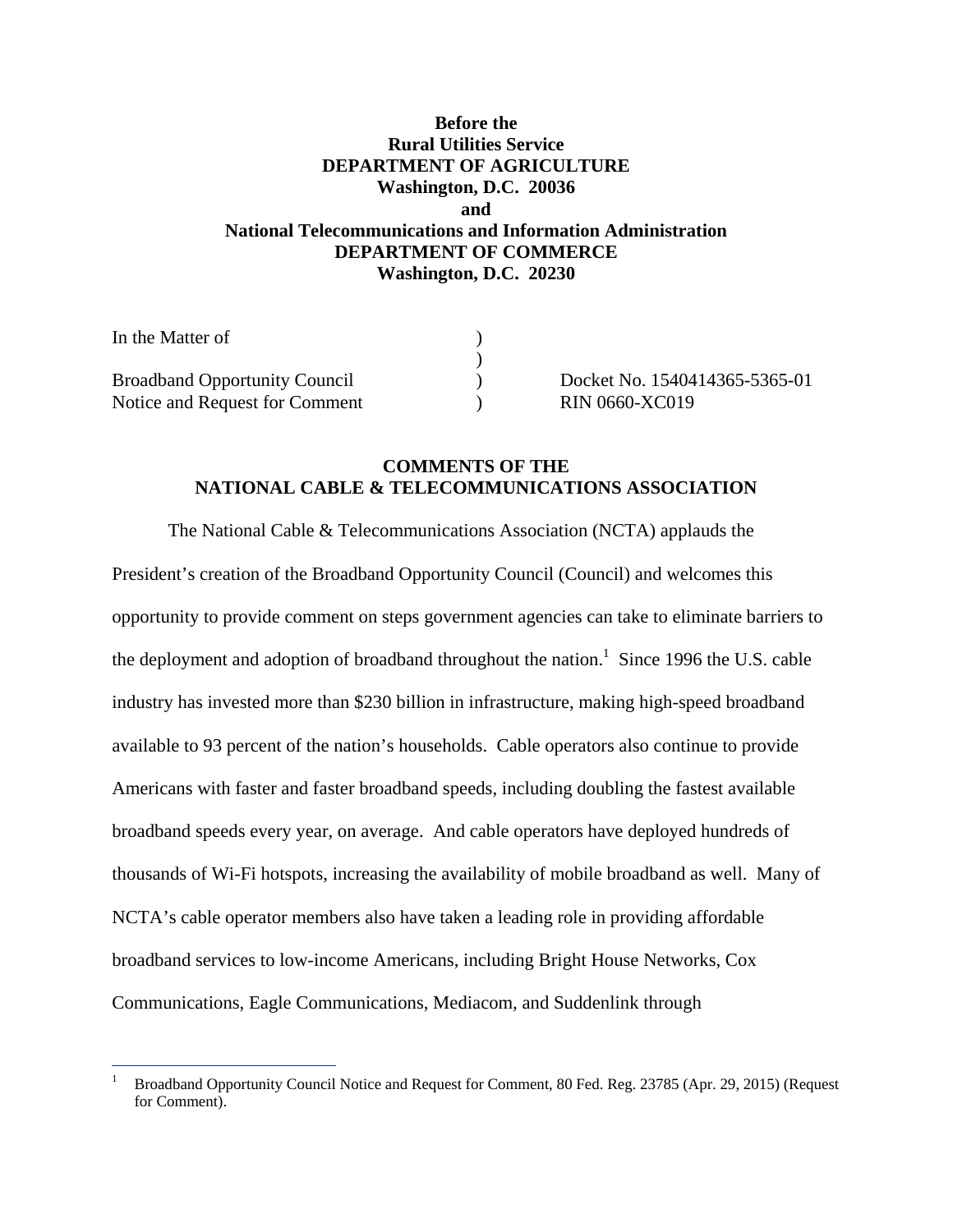Connect2Compete, Comcast through its Internet Essentials, and Midcontinent through its Broadband Lifeline Assistance Program.

It is against this backdrop that we provide the Council with suggestions on ways that the federal government can aid the continued private investment in, and deployment and availability of broadband facilities to serve all Americans. We urge the Council to recommend removing federal executive agency regulatory barriers to broadband deployment, to work with state and local governments to remove barriers to broadband deployment, and to ensure that government actions complement and encourage private investment in broadband.

## **I. ADDRESSING REGULATORY BARRIERS TO BROADBAND DEPLOYMENT**

*Request for Comment Question 6: What regulatory barriers exist within the agencies of the Executive Branch to the deployment of broadband infrastructure?* 

 NCTA's cable operator members have encountered instances where Executive Branch regulations have impeded their ability to deploy broadband infrastructure. In particular, cable operators have experienced delay and difficulty in receiving permits and access to rights of way to deploy broadband facilities from the Department of Defense's Army Corps of Engineers and the National Guard, and the Department of the Interior's National Park Service and Bureau of Land Management. The Council should recommend that these agencies streamline their processes for approving requests related to broadband deployment, such as by setting a specific, reasonable timeframe in which permits will be issued, or by which they will be deemed granted if no other action is taken.

In some cases cable operators must deal with multiple federal agencies, each with its own permitting or authorization process and timeframe, to deploy broadband in sparsely-populated areas, including throughout the majority of Alaska. These duplicative regulatory processes raise providers' costs and reduce the incentive and economic case for deploying in these areas. As a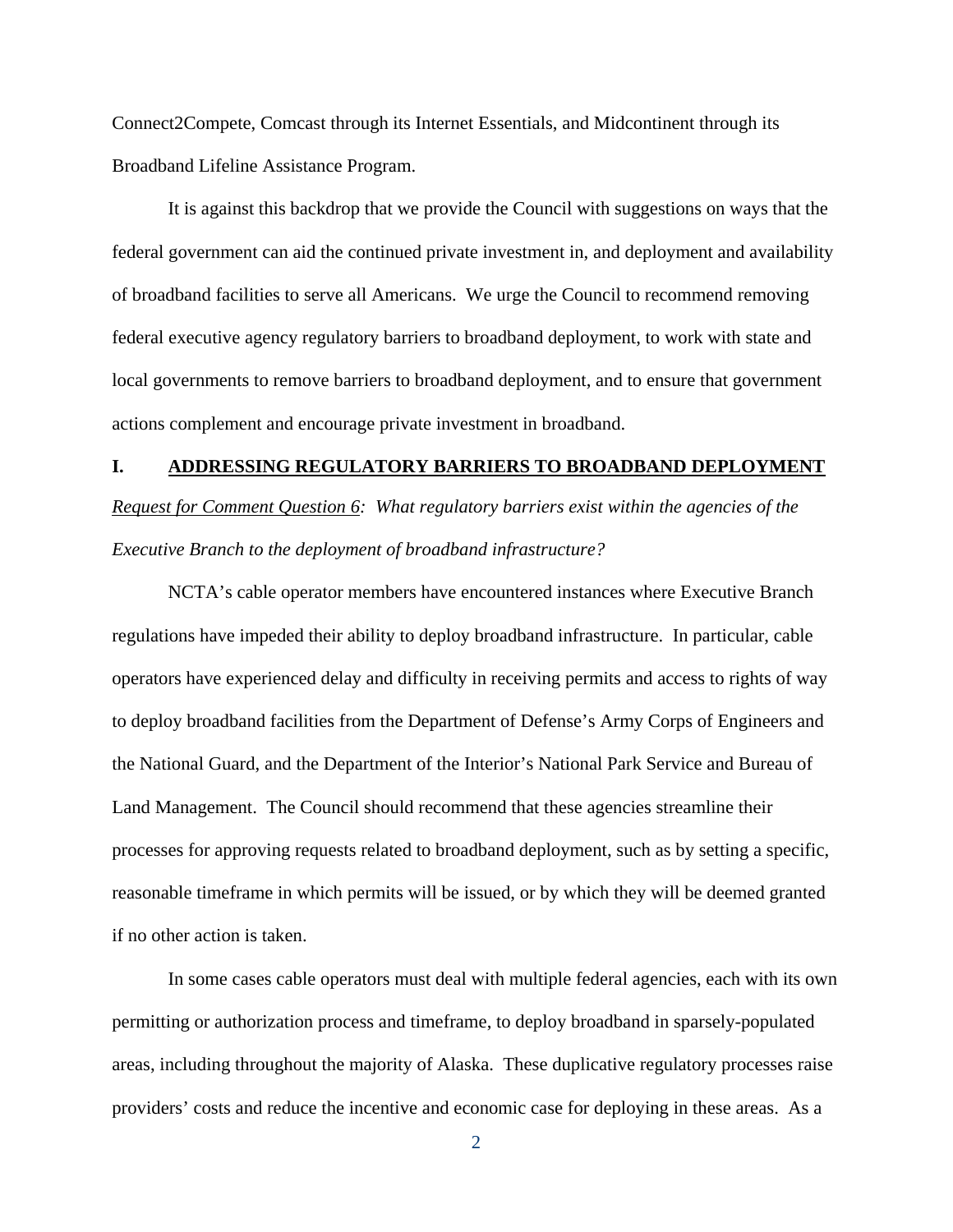prior interagency group recommended, federal review of broadband infrastructure projects should be coordinated by identifying for each project a specific lead federal agency, as well as implementing a coordinated timeline for regulatory approvals.<sup>2</sup>

Cable operators also have encountered difficulty under the Department of Defense's rules in deploying broadband services on military bases. Operators have come up against long and protracted permitting processes, including separate authorizations required for services offered over the same facilities. In some cases, cable operators have been prohibited from deploying Wi-Fi facilities for use by Americans living on military bases. The Council should encourage the Department of Defense to reexamine its rules and policies regarding the permitting and deployment of broadband within bases to enable our military personnel and their families to receive the high-speed broadband services that are available to other Americans.

Another way in which the federal government could promote broadband deployment would be to reduce barriers to the use of railroad rights of way on federal land for broadband facilities. Cable operators have encountered difficulties in crossing railroad rights of way that have hindered their ability to deploy broadband. Specifically, the application process to cross a railroad right of way can take several months to process, and cable operators are facing multiple excessive recurring and non-recurring charges to cross the right of way with a small pipe, which generally is less than four inches in diameter, used to house the fiber and coaxial cable facilities. The Department of the Interior's Bureau of Land Management should examine these practices and take steps to ensure that broadband deployment is not impeded by fees and application delays associated with railroad rights of way on federal lands.

 $\overline{a}$ 

<sup>2</sup> Steering Committee on Federal Infrastructure Permitting and Review Process Improvement, *Implementation Plan for the Presidential Memorandum on Modernizing Infrastructure Permitting*, 7-8, http://www.permits.performance.gov/pm-implementation-plan-2014.pdf (May 2014).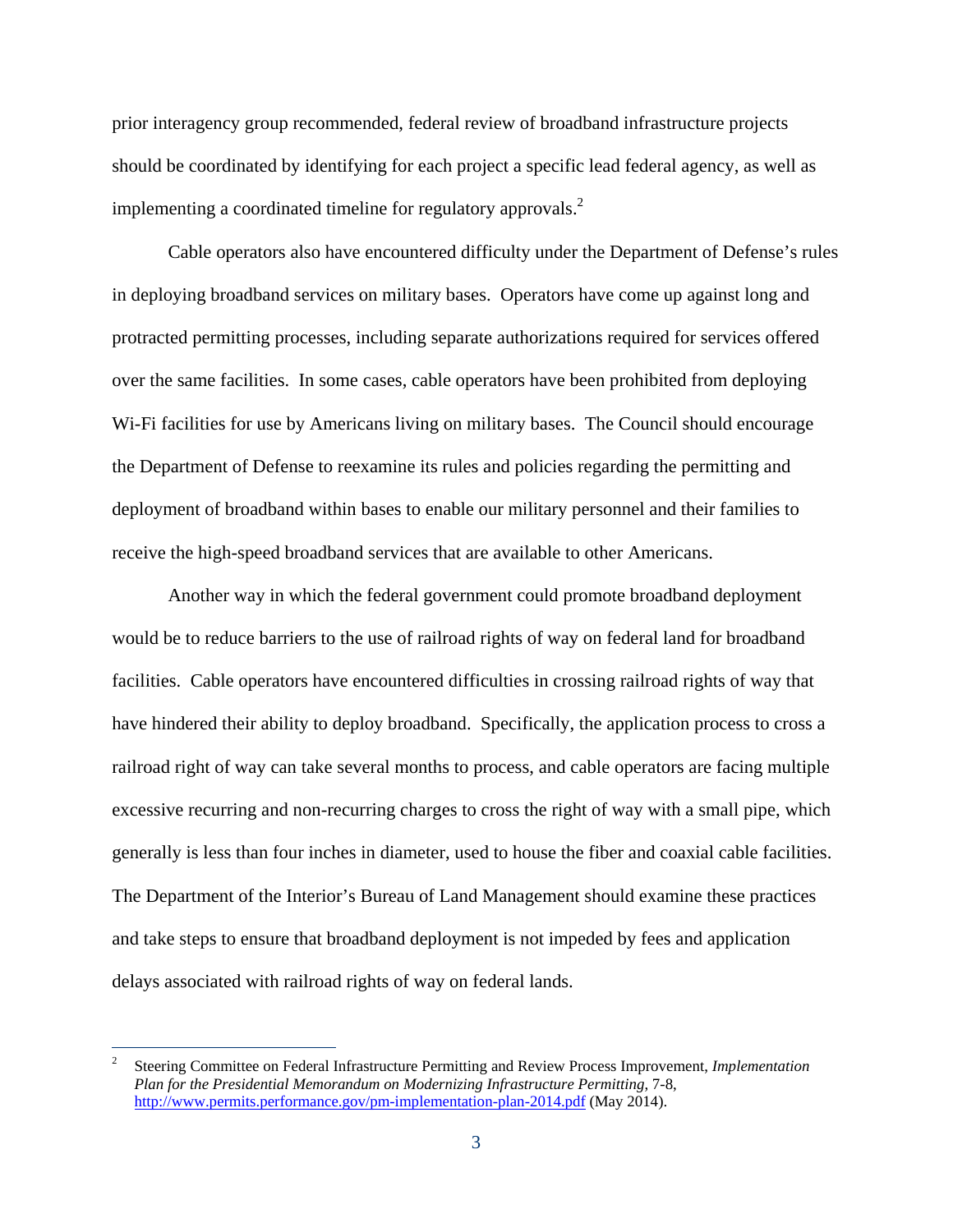In addition, the Department of Commerce's National Telecommunications and Information Administration (NTIA) could enhance the deployment of mobile broadband by working with the Federal Communications Commission (FCC) to make more unlicensed spectrum available for Wi-Fi networks. Cable operators have invested heavily in the development of Wi-Fi broadband networks throughout the country. As Americans increase their use of Wi-Fi-enabled devices such as smartphones, tablets, laptops, and portable media players, providers of Wi-Fi networks need more unlicensed spectrum to accommodate the traffic that results from growing demand. Although the Wi-Fi industry primarily has used the 2.4 GHz spectrum band in the past, many device manufacturers and service providers are turning to the 5 GHz band to meet growing demand as the 2.4 GHz band reaches exhaustion. The 5 GHz band is particularly attractive for new Wi-Fi deployments because it provides a large amount of unlicensed spectrum, is compatible with existing Wi-Fi standards, and because 5 GHz capability is already built into many consumer devices used worldwide. In addition, the next-generation Wi-Fi standard—IEEE 802.11ac—is built exclusively for the 5 GHz band and will rely on wide channels that can only be achieved in the 5 GHz band to deliver gigabit Wi-Fi. Given this, NTIA should work with the FCC to facilitate spectrum sharing between incumbent spectrum-holders and Wi-Fi operators to ensure that gigabit Wi-Fi services can be deployed in the 5 GHz band.

*Request for Comment Question 9: Are there specific regulations within the agencies of the Executive Branch that impede or restrict competition for broadband service, where residents have either no option or just one option? If so, what modifications could agencies make to promote competition in the broadband marketplace?*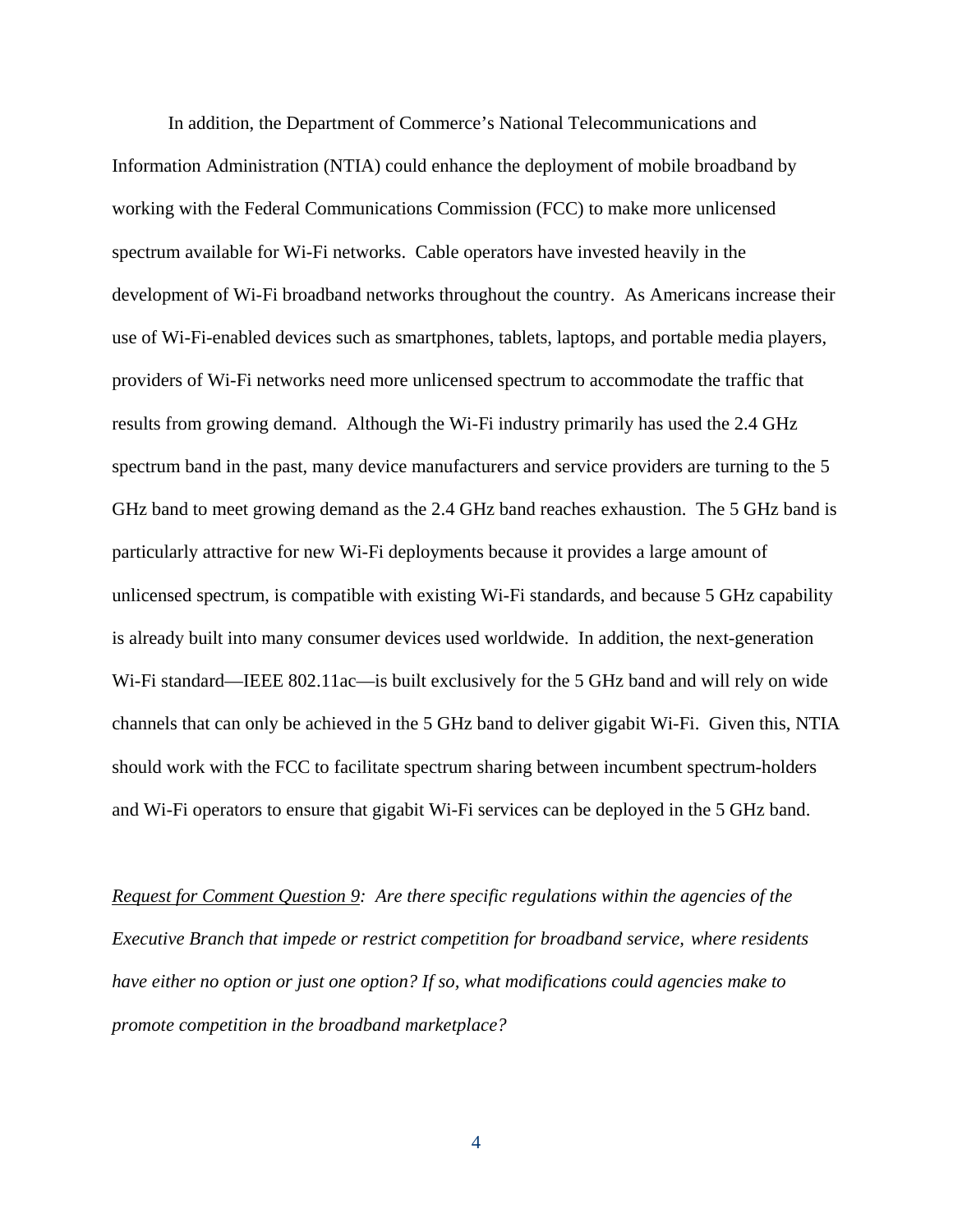The Department of Agriculture's Rural Utilities Service (RUS) administers the Rural Broadband Access Loan and Loan Guarantee program, which is meant to subsidize broadband deployment in rural areas. Unfortunately, the program hinders competition for broadband. The program limits funding eligibility only to incumbent phone companies, so that other types of broadband providers seeking to serve rural areas must do so with access only to higher-cost private capital. Furthermore, as the Department of Agriculture's Inspector General has repeatedly noted, the program has provided phone companies with funding to serve areas where broadband is being provided by unsubsidized providers.<sup>3</sup> In discussing this practice, the Inspector General was "concerned because the overwhelming majority of communities (77 percent) receiving service through the broadband program already have access to the technology, without RUS' loan program. Moreover, the legal ramifications of subsidizing some providers in a given area, but not others, have proved problematic."<sup>4</sup> This reduces the ability of the unsubsidized providers to compete in these areas, tipping the scales in favor of RUS funded phone companies.

The Council should recommend that RUS reform its broadband loan program to make funding available equally to all broadband providers, and limit funding to areas where unsubsidized providers do not operate.

-

<sup>3</sup> United States Department of Agriculture, Office of Inspector General, Southwest Region, Audit Report, Rural Utilities Service Broadband Loan and Loan Guarantee Program, Report No. 09601-4-Te, http://www.usda.gov/oig/webdocs/09601-04-TE.pdf (September 2005); United States Department of Agriculture, Office of Inspector General, Southwest Region, Audit Report, Rural Utilities Service Broadband Loan and Loan Guarantee Program, Report No.09601-8-Te, http://www.usda.gov/oig/webdocs/09601-8-TE.pdf (March 2009) (2009 IG Report).

<sup>4</sup> 2009 IG Report at 6.